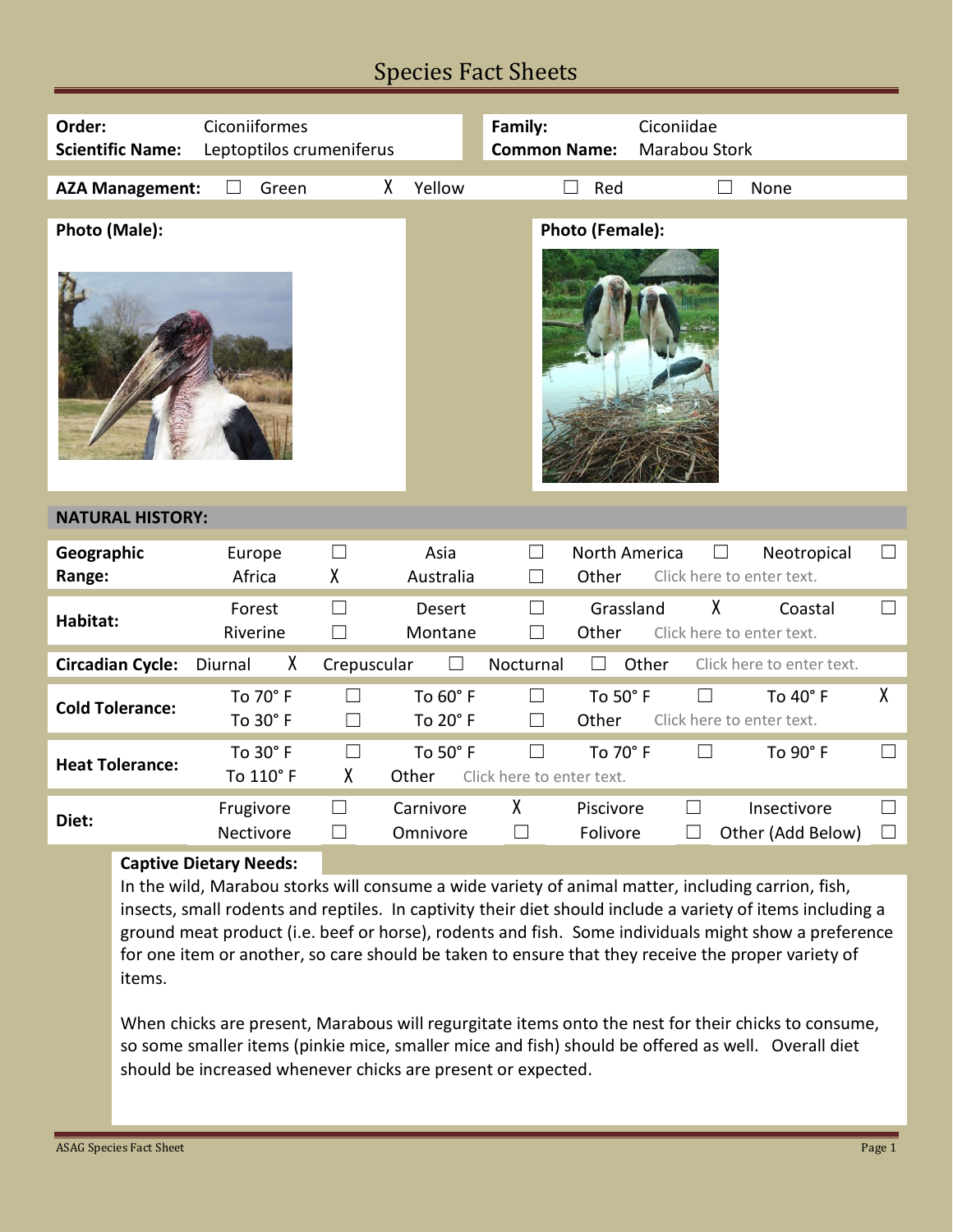| If hand-rearing is necessary, food items should be small and more easily digested to begin with. The<br>size of the items can gradually be increased as the chick grows. For example:                                                                                                                           |        |            |          |           |  |
|-----------------------------------------------------------------------------------------------------------------------------------------------------------------------------------------------------------------------------------------------------------------------------------------------------------------|--------|------------|----------|-----------|--|
| Day 1-14:<br>rat pinkies (heads removed)<br>Capelin smelt (no heads or tails), cut into small pieces with vitamin E/thiamin solution (1g per 1kg<br>food eaten)<br>3:1 rodent to fish ratio, fed with Pedialyte and heated via hot water bath.                                                                  |        |            |          |           |  |
| Day 15-21:<br>"fuzzy" mice or whole skinned mice (head, feet and tail removed)<br>Capelin smelt (no heads or tails), cut into small pieces with vitamin E/thiamin solution (1g per 1kg<br>food eaten)<br>3:1 rodent to fish ratio, fed with Pedialyte and heated via hot water bath.                            |        |            |          |           |  |
| Day 22-30:<br>"fuzzy" mice or whole skinned mice, slowly introducing skin over this period for casting material<br>Capelin smelt (no heads or tails), cut into pieces with vitamin E/thiamin solution (1g per 1kg food<br>eaten)<br>3:1 rodent to fish ratio, fed with Pedialyte and heated via hot water bath. |        |            |          |           |  |
| Day 31-39:<br>whole mice, unskinned<br>Capelin smelt (no heads or tails), cut into pieces with vitamin E/thiamin solution (1g per 1kg food<br>eaten)<br>3:1 rodent to fish ratio, fed with Pedialyte heated via hot water bath.                                                                                 |        |            |          |           |  |
| Day 40 and on:<br>begin offering whole pretty items, transitioning to adult diet.                                                                                                                                                                                                                               |        |            |          |           |  |
| Life Expectancy in the Wild:                                                                                                                                                                                                                                                                                    | Males: | unknown    | Females: | unknown   |  |
| <b>Life Expectancy in Captivity:</b>                                                                                                                                                                                                                                                                            | Males: | 14.6 years | Females: | 8.9 years |  |
|                                                                                                                                                                                                                                                                                                                 |        |            |          |           |  |
| <b>BREEDING INFORMATION:</b>                                                                                                                                                                                                                                                                                    |        |            |          |           |  |

| <b>Age at Sexual Maturity:</b> | Males: | $3 - 5$                                                                                                                                                                                                                                                                                                 | Females: | $3 - 5$                                                                       |
|--------------------------------|--------|---------------------------------------------------------------------------------------------------------------------------------------------------------------------------------------------------------------------------------------------------------------------------------------------------------|----------|-------------------------------------------------------------------------------|
|                                |        |                                                                                                                                                                                                                                                                                                         |          |                                                                               |
| <b>Courtship Displays:</b>     |        | other birds. When approached, they respond aggressively. Females will<br>react submissively and, if a pair bond is to be established, the male will<br>eventually accept her. There are a number of ritualized courtship displays<br>which are described in detail by M.P. Kahl (1966, see references). |          | Males establish a territory, build the nest and then wait to be approached by |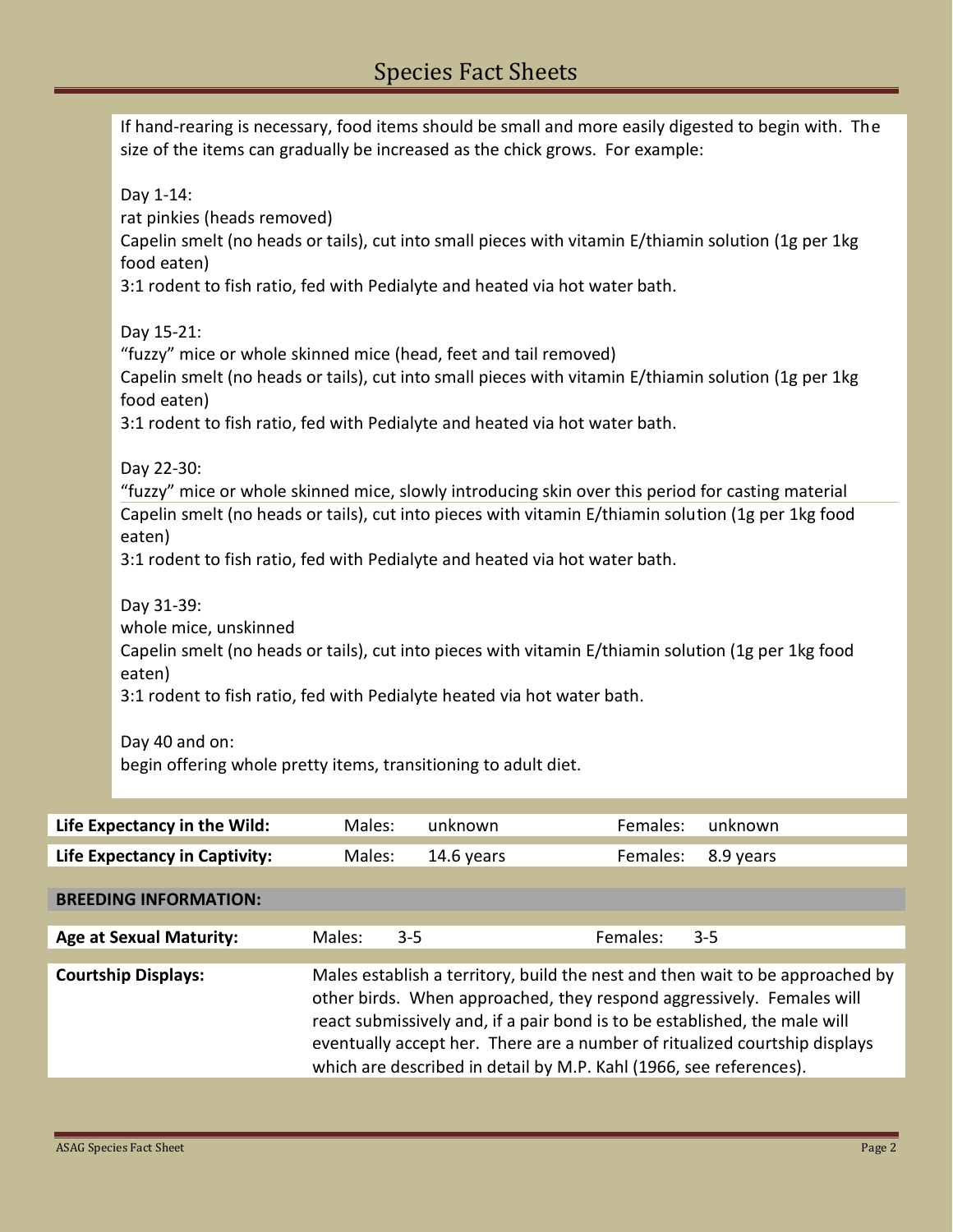# Species Fact Sheets

| <b>Nest Site Description:</b>                   |                                                                                                                                                                                                                                                                                                                                                                                  | Nests are a large structure of sticks. Wild birds nest in trees, or occasionally<br>on cliffs. In captivity, Marabous have nested in a variety of locations,<br>including on the ground, nest platforms and on top of deadfall.                                             |  |                                                                                                                                                   |                                                                                                                                                                                                                                                                                                                                                                                                                                                                                                                       |  |
|-------------------------------------------------|----------------------------------------------------------------------------------------------------------------------------------------------------------------------------------------------------------------------------------------------------------------------------------------------------------------------------------------------------------------------------------|-----------------------------------------------------------------------------------------------------------------------------------------------------------------------------------------------------------------------------------------------------------------------------|--|---------------------------------------------------------------------------------------------------------------------------------------------------|-----------------------------------------------------------------------------------------------------------------------------------------------------------------------------------------------------------------------------------------------------------------------------------------------------------------------------------------------------------------------------------------------------------------------------------------------------------------------------------------------------------------------|--|
| <b>Clutch Size, Egg Description:</b>            |                                                                                                                                                                                                                                                                                                                                                                                  | Clutch size is usually 1-3, but clutches as large as 5 are recorded in the<br>literature. The eggs are large and chalky white.                                                                                                                                              |  |                                                                                                                                                   |                                                                                                                                                                                                                                                                                                                                                                                                                                                                                                                       |  |
| <b>Incubation Period:</b>                       | 28 days                                                                                                                                                                                                                                                                                                                                                                          |                                                                                                                                                                                                                                                                             |  | <b>Fledgling Period:</b>                                                                                                                          | 95-115 days                                                                                                                                                                                                                                                                                                                                                                                                                                                                                                           |  |
| <b>Parental Care:</b>                           |                                                                                                                                                                                                                                                                                                                                                                                  |                                                                                                                                                                                                                                                                             |  | allowing the chick(s) to feed themselves. Marabous will defend their nest<br>medical procedures) and parents have been tolerant of this activity. | Once an egg is laid, both parents will incubate the eggs. After the 28 day incubation<br>period, both parents will feed the chick(s) by regurgitating food onto the nest and<br>aggressively, especially when eggs and/or chicks are present. Institutions have had<br>success manipulating chicks on the nest (for supplemental feeding, weights or                                                                                                                                                                  |  |
| <b>Chick Development:</b>                       | Chicks are altricial, but their eyes are open and they should be very vocal from day<br>one. By the end of the first day, the chick should be able to pick at and consume food<br>presented to it. By the third day, they should be "standing" on their hocks. By day<br>16, their bodies will be covered in white down. By day 25, the chick should be<br>starting to stand up. |                                                                                                                                                                                                                                                                             |  |                                                                                                                                                   |                                                                                                                                                                                                                                                                                                                                                                                                                                                                                                                       |  |
| <b>CAPTIVE HABITAT INFORMATION:</b>             |                                                                                                                                                                                                                                                                                                                                                                                  |                                                                                                                                                                                                                                                                             |  |                                                                                                                                                   |                                                                                                                                                                                                                                                                                                                                                                                                                                                                                                                       |  |
| Social Structure in the Wild:                   |                                                                                                                                                                                                                                                                                                                                                                                  | Marabous will forage alone but are more often seen in groups. They will<br>congregate in large numbers at food sources (such as dumps, abattoirs and<br>fishing villages) and will also congregate at roosting sites. Marabous nest in<br>colonies, usually of 20-60 pairs. |  |                                                                                                                                                   |                                                                                                                                                                                                                                                                                                                                                                                                                                                                                                                       |  |
| <b>Social Structure in Captivity:</b>           |                                                                                                                                                                                                                                                                                                                                                                                  | Marabous have been kept in a variety of groupings, including singly, pairs,<br>all-male groups and large mixed-sex groups.                                                                                                                                                  |  |                                                                                                                                                   |                                                                                                                                                                                                                                                                                                                                                                                                                                                                                                                       |  |
| <b>Minimum Group Size:</b>                      | 1                                                                                                                                                                                                                                                                                                                                                                                |                                                                                                                                                                                                                                                                             |  | <b>Maximum Group Size:</b>                                                                                                                        | Exhibit size dependent                                                                                                                                                                                                                                                                                                                                                                                                                                                                                                |  |
| Compatible in<br><b>Mixed Species Exhibits:</b> | Yes                                                                                                                                                                                                                                                                                                                                                                              | <b>Comments:</b>                                                                                                                                                                                                                                                            |  | birds to safely escape and nest without<br>interference should be provided.                                                                       | Marabous have been kept with a variety of bird<br>and mammal species. However, marabous can be<br>aggressive to smaller species (such as waterfowl).<br>Care should be taken when mixing this species with<br>large hoofed stock. Some species (zebra, for<br>example) can be very aggressive and injuries and<br>death have resulted from hoofed stock aggression<br>towards Marabou Storks. For this reason, housing<br>Marabous with these species Is discouraged.<br>When housed with hoofed stock, areas for the |  |

Е